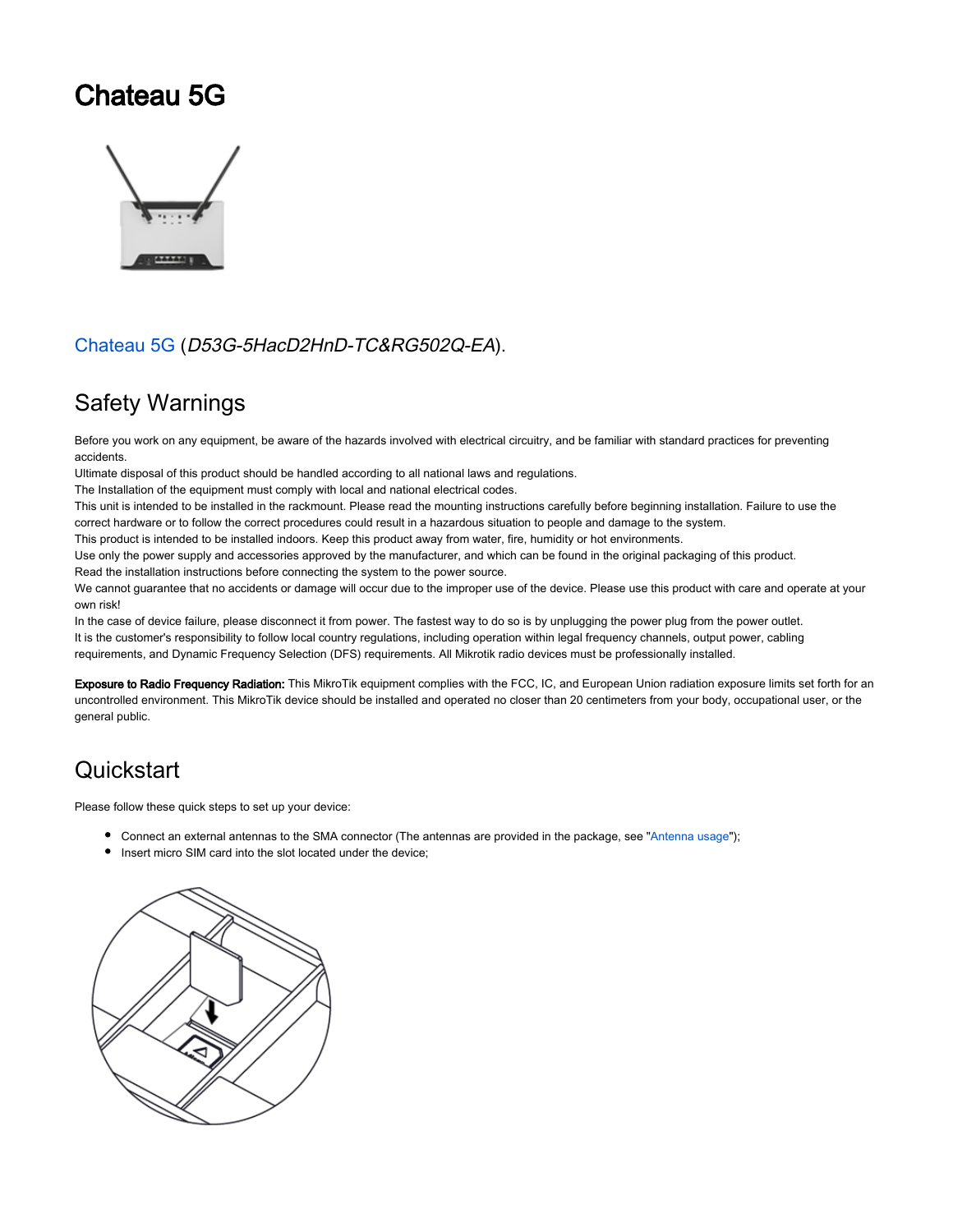- Connect your computer to one of the Ethernet ports;
- Connect the power adapter to the DC jack;
- Once the device is powered on and PC connected to the device, open<https://192.168.88.1>in your web browser to start the configuration;
- User name: admin and there is no password by default you will be logged in automatically to the Quick Set screen;
- We recommend clicking the "Check for updates" button on the right side and updating your RouterOS software to the latest version to ensure the best performance and stability, Must have a valid SIM card inserted;
- To manually update the device, please go to<https://mikrotik.com/download>&
- Choose ARM packages for this device and download them to your PC.
- Upload downloaded packages to the WebFig "Files" menu and reboot the device.
- Updating your RouterOS software to the latest version will ensure the best performance, stability, and security updates.
- To personalize your wireless network, SSID can be changed in the fields "Network Name";
- Choose your country on the left side of the screen in the field "Country", to apply country regulation settings;
- Set up your wireless network password in the field "WiFi Password" the password must be at least eight symbols;
- Set up your router password in the bottom field "Password" to the right and repeat it in the field "Confirm Password", it will be used to log in next time;
- Click on the "Apply Configuration" to save changes.

## Connecting with a mobile app

Use your smartphone to access your router through WiFi.



- Insert the SIM card and power on the device.
- Scan QR code with your smartphone and choose your preferred OS.
- Connect to the wireless network. SSID starts with MikroTik and has the last digits of the device's MAC address.
- Open application.
- By default, the IP address and user name will be already entered.
- Click Connect to establish a connection to your device through a wireless network.
- Choose Quick setup and the application will guide you through all basic configuration settings in a couple of easy steps.
- An advanced menu is available to fully configure all necessary settings.

#### Expansion slots and ports

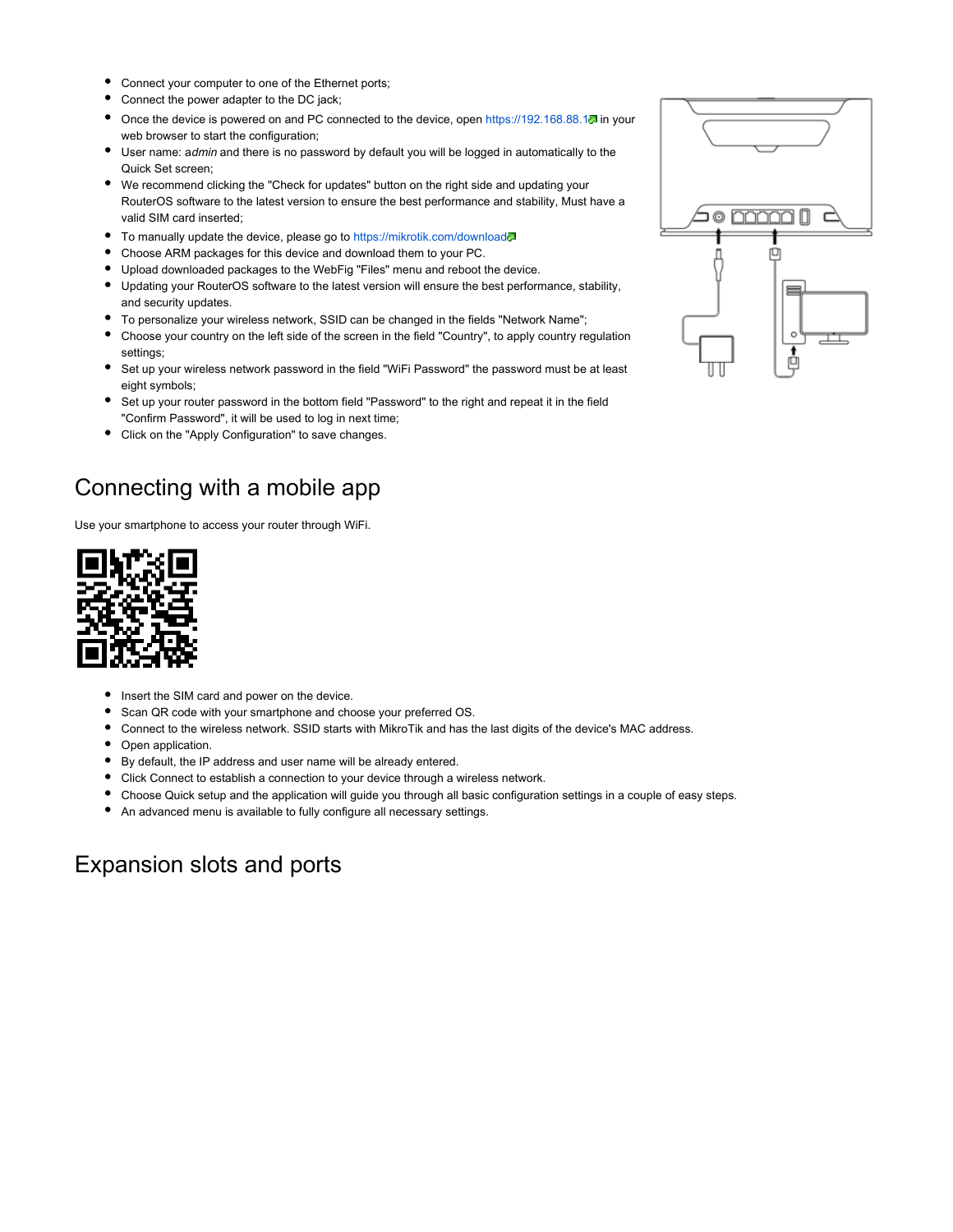

- 1. Reset button.
- 2. Powering DC jack 2.0 mm.
- 3. Five Gigabit ports, supporting automatic cross/straight cable correction (Auto MDI/X). Either straight or crossover cable can be used for connecting to other network devices.
- 4. USB type-A.
- 5. [SIM slot](https://help.mikrotik.com/docs/pages/viewpage.action?pageId=18350121#ChateauLTE12-SIMslotusage) for Micro sim card.
- 6. Mode button.
- 7. Cover for external [SMA antenna connector](https://help.mikrotik.com/docs/pages/viewpage.action?pageId=18350121#ChateauLTE12-Antennausage) is not provided for models with antennas.
- 8. WPS [Sync button.](https://help.mikrotik.com/docs/pages/viewpage.action?pageId=18350121#ChateauLTE12-Syncbutton)
- Integrated Wireless module operating at 2.4 GHz, 802.11b/g/n protocol. Antenna gain 3 (dBi).
- Integrated Wireless module operating at 5 GHz, 802.11a/n/ac protocol. Antenna gain 5.5 (dBi).

#### Mounting

The device is designed to be used indoors, by placing it on the desktop.

We recommend using Cat5 shielded cable. When using and installing this device please pay attention to the Maximum Permissible Exposure (MPE) safety distance with a minimum of 20 cm between the radiator and your body.

## Powering

The device accepts power from an adapter:

Direct-input power jack (5.5 mm outside and 2 mm inside, female, pin positive plug) 12-28 V DC.

The power consumption under maximum load can reach 17 W, with attachments of 23 W.

# **Configuration**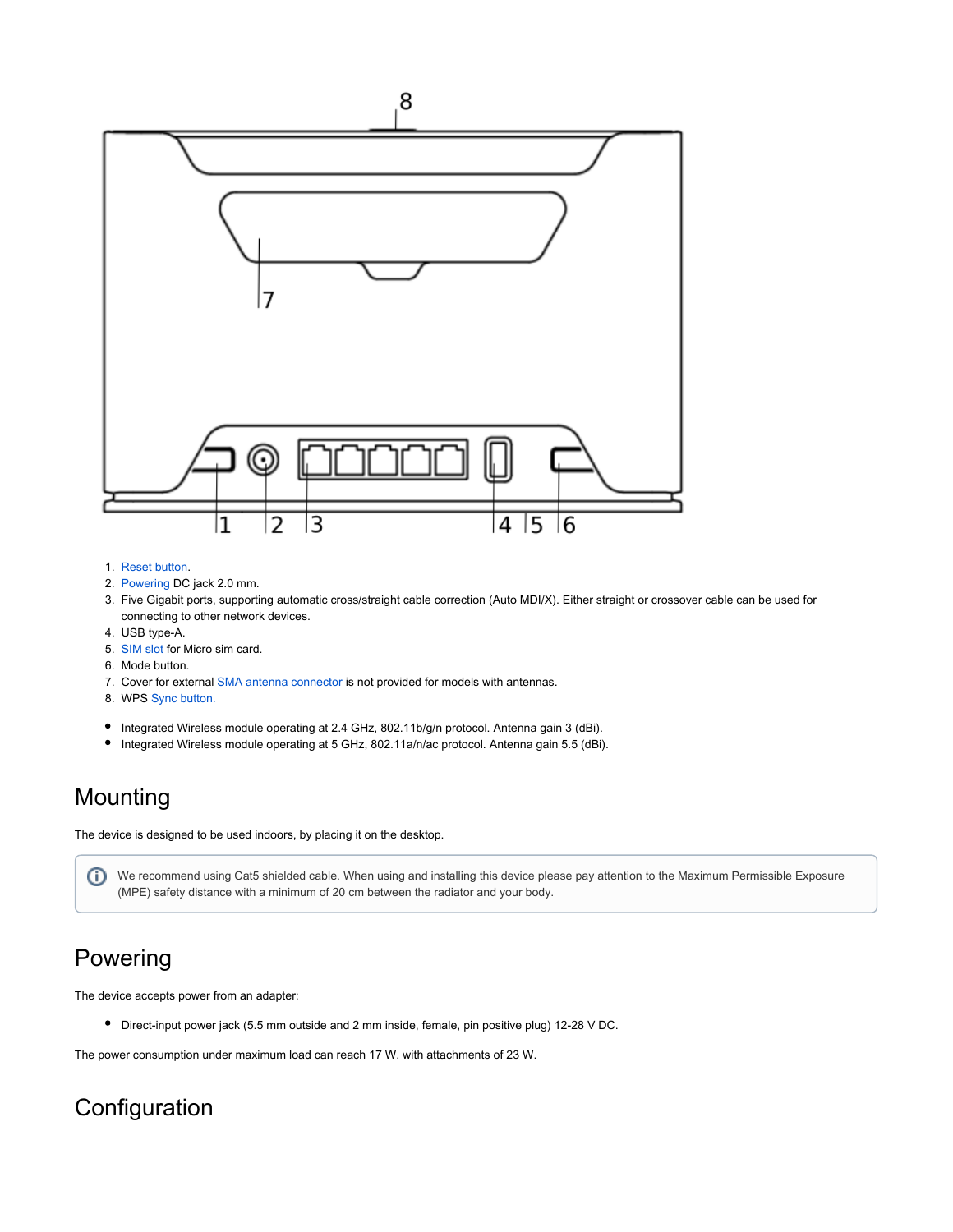We recommend checking for updates frequently to receive the latest updates for your RouterOS software to ensure the best performance and stability. RouterOS includes many configuration options in addition to what is described in this document. We suggest starting here to get yourself accustomed to the possibilities: [https://mt.lv/help.](https://mt.lv/help) In case an IP connection is not available, the Winbox tool ([https://mt.lv/winbox\)](https://mt.lv/winbox) can be used to connect to the MAC address of the device from the LAN side (all access is blocked from the Internet port by default). For recovery purposes, it is possible to boot the device for reinstallation, see section Buttons and Jumpers.

#### Mode button

The mode button is located on the back of the unit, on the right side.

The Default configuration for the Mode button is dark mode - to turn off all LEDs. The button can be configured in RouterOS to run any user-specified scripts.

# Sync button

The sync button is located on the top of the unit. WPS Sync button, if configured on the wireless interface, can be used to connect new clients.



 $\bullet$  Press and hold the WPS button for 1 – 5 seconds to enable WPS for wireless interfaces.

## Front LED status



#### SIM slot usage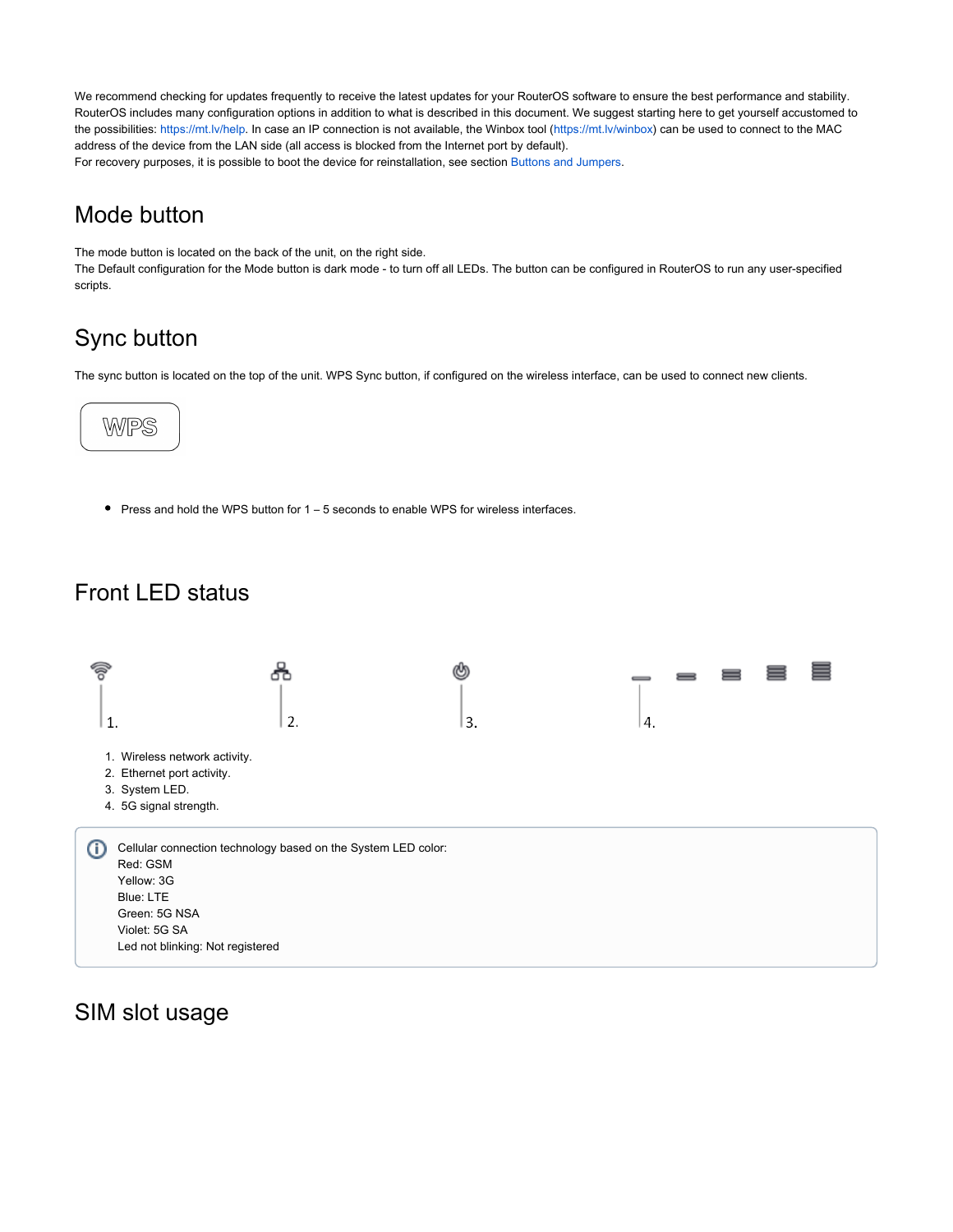

SIM card slot is designed to use with Micro SIM cards. Nano SIM cards have different thicknesses, usage with an adapter is not recommended.

## Reset button

The reset button has three functions:

- Hold this button during boot time until the LED light starts flashing, release the button to reset RouterOS configuration (total 5 seconds).
- Keep holding for 5 more seconds, LED turns solid, release now to turn on CAP mode. The device will now look for a CAPsMAN server (total 10 seconds).
- $\bullet$ Or Keep holding the button for 5 more seconds until LED turns off, then release it to make the RouterBOARD look for Netinstall servers (total 15 seconds).

Regardless of the above option used, the system will load the backup RouterBOOT loader if the button is pressed before power is applied to the device. Useful for RouterBOOT debugging and recovery.

#### **Netinstall** (ï)

When performing Netinstall, make sure to use the latest v7 version of both ROS files and the Netinstall software.

#### Accessories

The package includes the following accessories that come with the device:

- ADAPT1\_ EU/US Switching Power Supply 24V, 1.2A.
- CAB3\_ CAT5E UTP Flat Cable, 8P8C, AWG32, 1.5m.
- ANT8-9\_ external LTE antenna.

#### Antenna usage

Switch off the device before connecting the antennas, otherwise, the device may be damaged!

External antenna sockets are located on the back of the device.

Screw both antennas to the SMA sockets (Follow the instructions in the illustrations).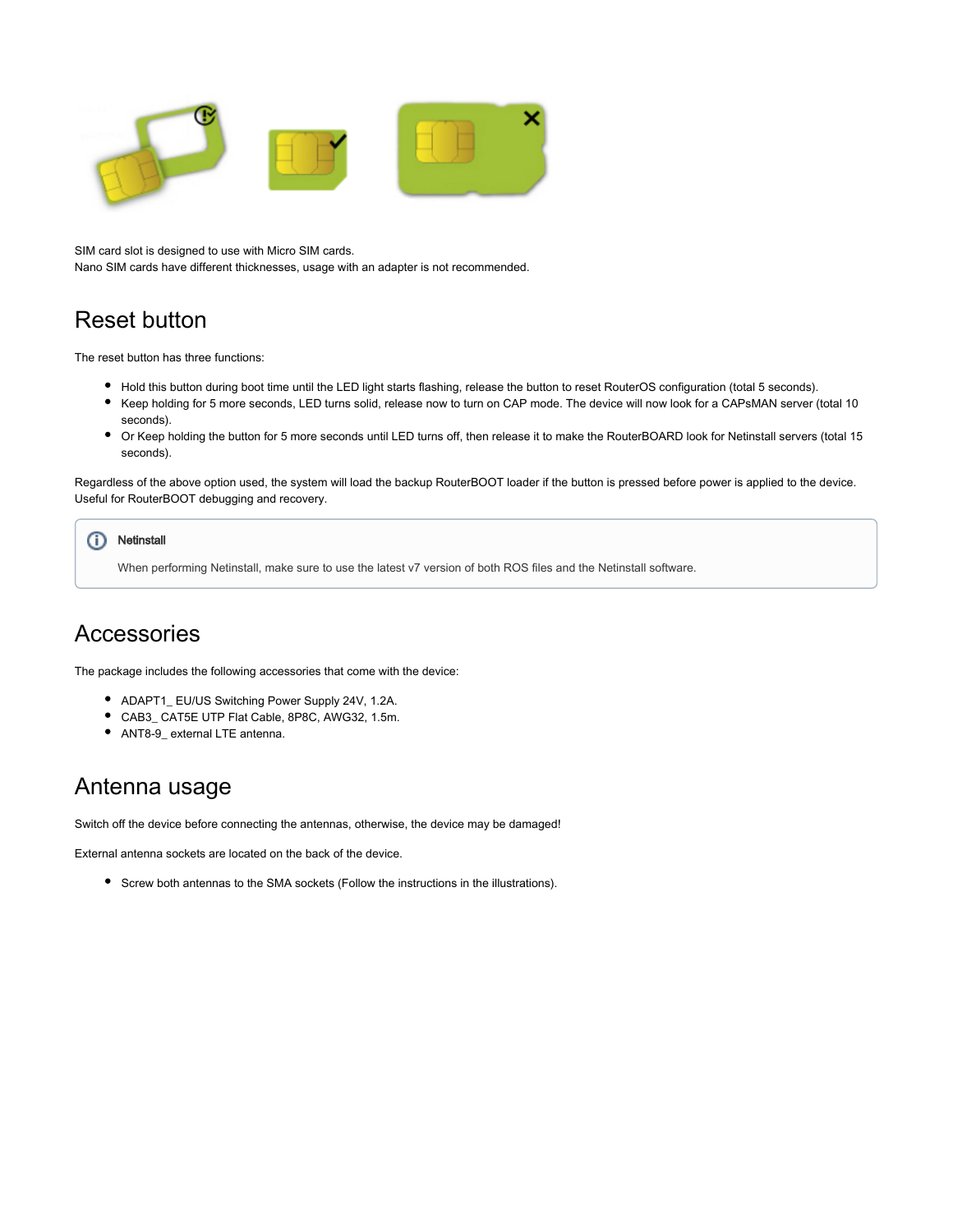

# Removing back cover to access PCB

In case there is a need to access PCB, the back cover can be removed.

• Remove center screw;



- Use a small screwdriver to pry open backplate in marked spots;
- $\bullet$ Continue to pry it open by going up;



At the end lift off the whole backplate.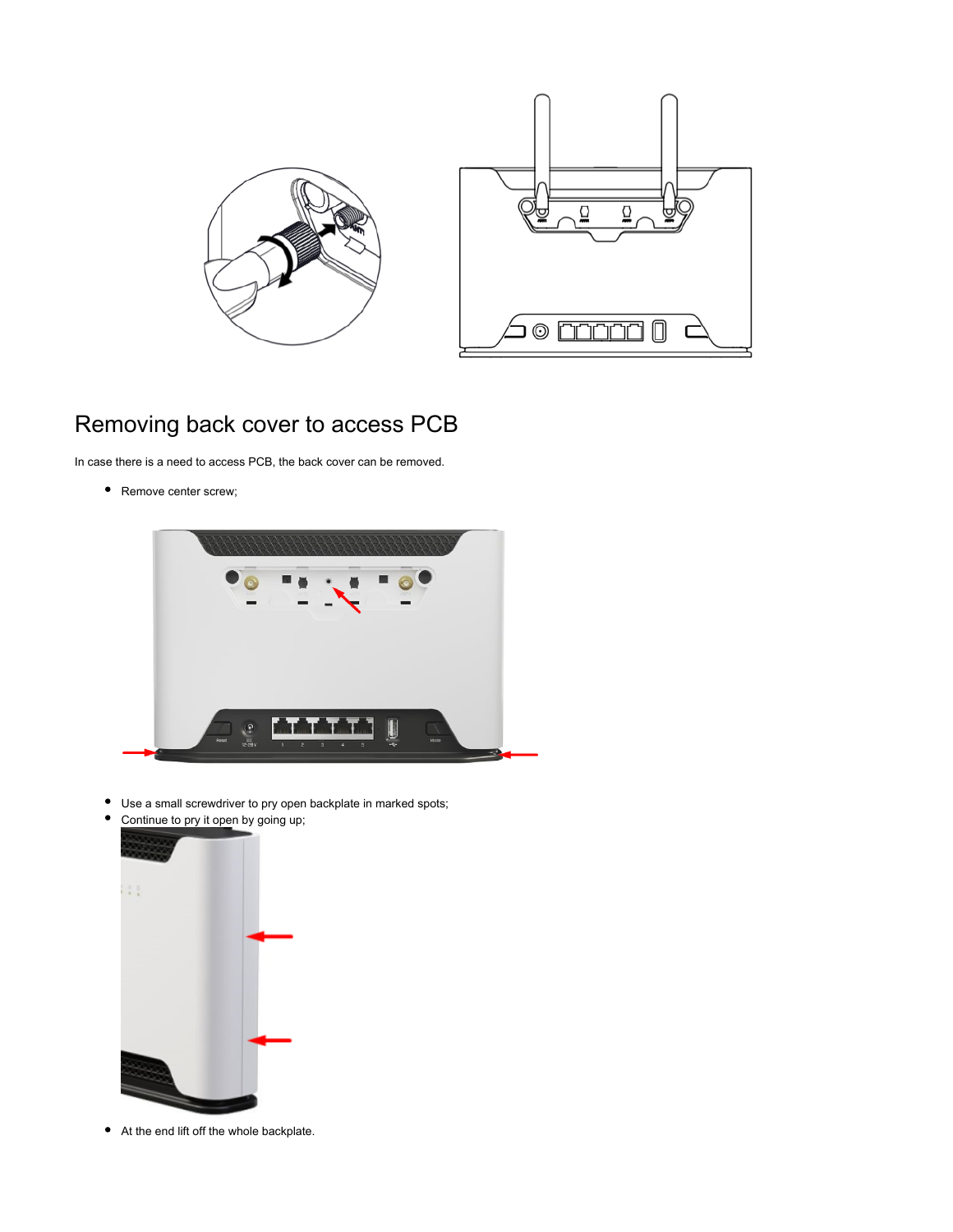# Operating system support

The device supports RouterOS software version v7. The specific factory-installed version number is indicated in the RouterOS menu /system resource. Other operating systems have not been tested.

To avoid pollution of the environment, please separate the device from household waste and dispose of it in a safe manner, such as in Δ designated waste disposal sites. Familiarize yourself with the procedures for the proper transportation of the equipment to the designated disposal sites in your area.

# UKCA marking



## Eurasian Conformity Mark

| Частотный диапазон                                       | Мощность передатчика |
|----------------------------------------------------------|----------------------|
| 2400-2483.5 МГц, 5150-5350 МГц, 5650-5850 МГц   ≤100 мВт |                      |

\*Доступные частотные каналы могут различаться в зависимости от модели продукта и сертификации.

Информация о дате изготовления устройства указана в конце серийного номера на его наклейке через дробь. Первая цифра означает номер года (последняя цифра года), две последующие означают номер недели.

Изготовитель: Mikrotikls SIA, Aizkraukles iela 23, Riga, LV-1006, Латвия, [support@mikrotik.com.](mailto:support@mikrotik.com) Сделано в Китае, Латвии или Литве. Cм. на упаковке.

Для получения подробных сведений о гарантийном обслуживании обратитесь к продавцу. Информация об импортерах продукции MikroTik в Российскую Федерацию: <https://mikrotik.com/buy/europe/russia>

Продукты MikroTik, которые поставляются в Евразийский таможенный союз, оцениваются с учетом соответствующих требований и помечены знаком EAC, как показано ниже:

FAL

## Norma Oficial Mexicana

Rango de frecuencia (potencia de salida máxima): 2400-2483.5 MHz (30 dBm), 5725-5850 MHz (30 dBm). Los canales de frecuencia disponibles pueden variar según el modelo y la certificación del producto.

EFICIENCIA ENERGETICA CUMPLE CON LA NOM-029-ENER-2017.

La operacion de este equipo esta sujeta a las siguientes dos condiciones:

- Es posible que este equipo o dispositivo no cause interferencia perjudicial y.
- Este equipo debe aceptar cualquier interferencia, incluyendo la que pueda causar su operacion no deseada.

Fabricante: Mikrotikls SIA, Brivibas gatve 214i, Riga, LV-1039, Latvia.

País De Origen: Letonia; Lituania; China (Republica Popular); Estados Unidos De America; Mexico.

Por favor contacte a su distribuidor local para preguntas regionales específicas. La lista de importadores se puede encontrar en nuestra página de inicio – <https://mikrotik.com/buy/latinamerica/mexico>.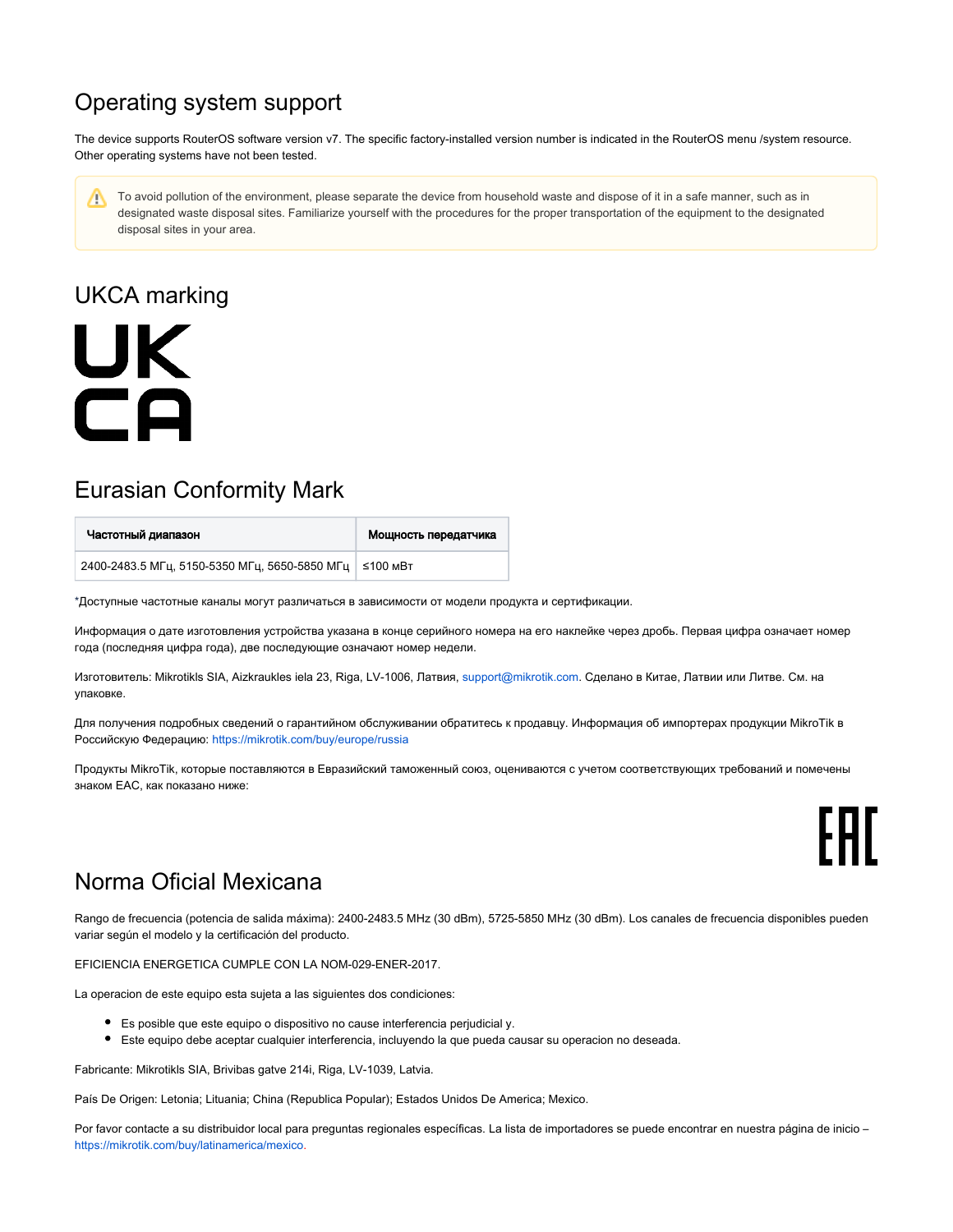# The National Commission for the State Regulation of Communications and Informatization by Ukraine

Виробник: Mikrotikls SIA, Brivibas gatve 214i Рига, Латвія, LV1039.

Робоча частота (Максимальна вихідна потужність): 2480-2483.5 МГц (20 дБм), 5150-5250 МГц (23 дБм), 5250-5350 МГц (20 дБм), 5470-5725 МГц (27 дБм).

Справжнім Mikrotikls SIA заявляє, що маршрутизатор відповідає основним вимогам та іншим відповідним положенням директиви 2014 Λ /53/EC, а також суттєвим вимогам Технічного регламенту радіообладнання, затвердженого постановою Кабінету Міністрів України від 24 травня 2017 року № 355.

Для експлуатації в Україні необхідно отримати дозвіл на експлуатацію у порядку, затвердженому рішенням НКРЗІ від 01.11.2012 № 559, зареєстрованому в Міністерстві юстиції України 03.01.2013 за № 57/22589.

## CE Declaration of Conformity

Manufacturer: Mikrotikls SIA, Brivibas gatve 214i Riga, Latvia, LV1039.

Hereby, Mikrotīkls SIA declares that the radio equipment type D53G-5HacD2HnD-TC&RG502Q-EA is in compliance with Directive 2014/53/EU. The full text of the EU declaration of conformity is available at the following internet address:<https://mikrotik.com/products>

#### WLAN / WCDMA / LTE / 5G

|                                                            | WLAN 2.4 Ghz           | 2400-2483.5 MHz / 20 dBm    |
|------------------------------------------------------------|------------------------|-----------------------------|
|                                                            | <b>WLAN 5Ghz</b>       | 5150-5250 MHz / 23 dBm      |
|                                                            | <b>WLAN 5Ghz</b>       | 5250-5350 MHz / 20 dBm      |
|                                                            | <b>WLAN 5Ghz</b>       | 5470-5725 MHz / 27 dBm      |
|                                                            | <b>WCDMA Band I</b>    | 1922.4 MHz / 23dBm ± 2.7 dB |
|                                                            | <b>WCDMA Band III</b>  | 1712.4 MHz / 23dBm ± 2.7 dB |
|                                                            | <b>WCDMA Band V</b>    | 826.4 MHz / 23dBm ± 2.7 dB  |
|                                                            | <b>WCDMA Band VIII</b> | 882.4 MHz / 23dBm ± 2.7 dB  |
|                                                            | LTE Band 1             | 2100 MHz / 23dBm ± 2.7 dB   |
|                                                            | LTE Band 3             | 1700 MHz / 23dBm ± 2.7 dB   |
|                                                            | LTE Band 5             | 850 MHz / 23dBm ± 2.7 dB    |
|                                                            | LTE Band 7             | 2600 MHz / 23dBm ± 2.7 dB   |
| Operating Frequency / Maximum output power                 | LTE Band 8             | 900 MHz / 23dBm ± 2.7 dB    |
|                                                            | LTE Band 20            | 800 MHz / 23dBm ± 2.7 dB    |
| Betriebsfrequenz / maximale Ausgangsleistung               | LTE Band 28            | 700 MHz / 23dBm ± 2.7 dB    |
|                                                            | LTE Band 32            | 1500 MHz / 23dBm ± 2.7 dB   |
| Fréquence de fonctionnement / puissance de sortie maximale | LTE Band 34            | 2000 MHz / 23dBm ± 2.7 dB   |
|                                                            |                        |                             |